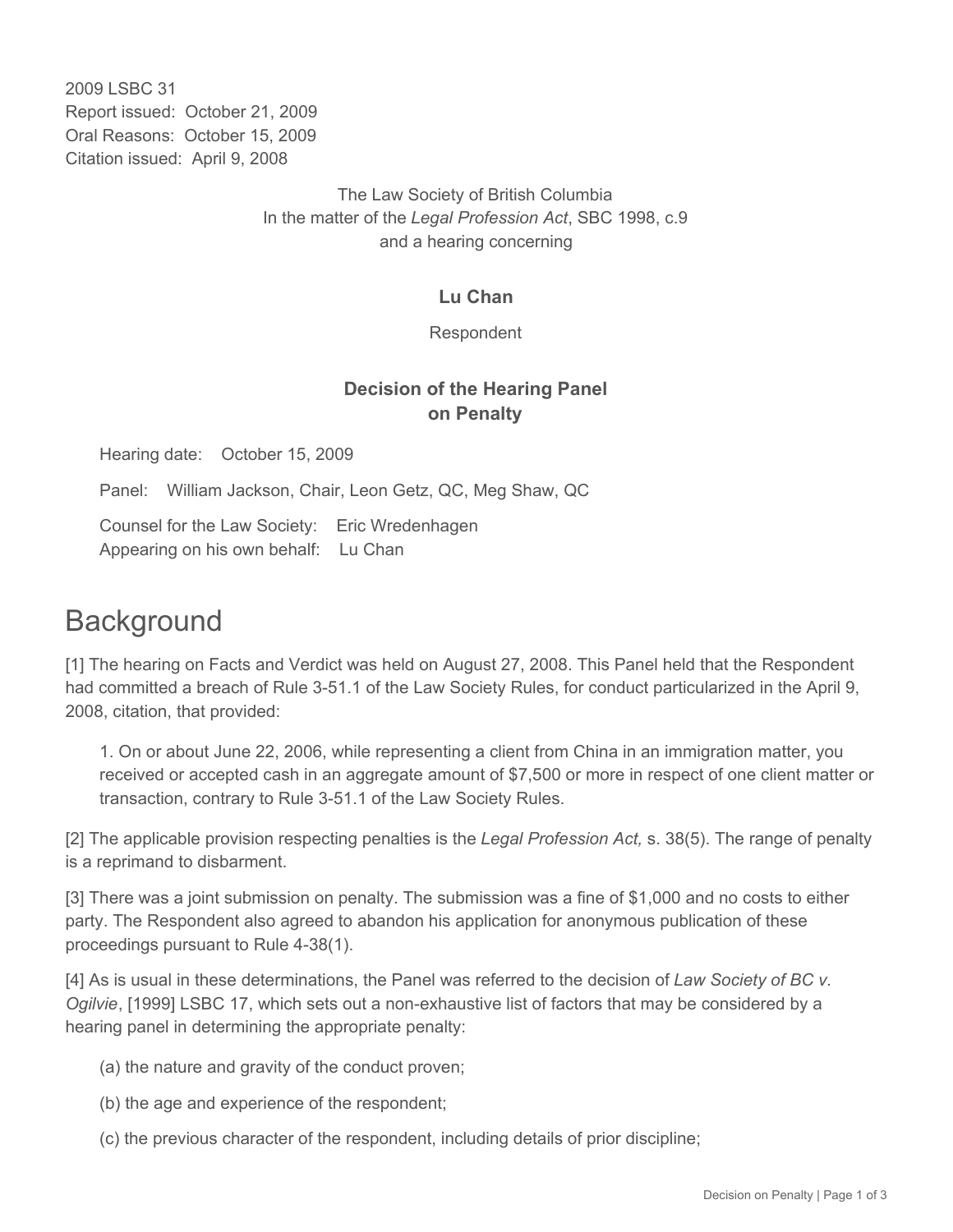(d) the impact on the victim;

(e) the advantage gained, or to be gained, by the respondent;

(f) the number of times the offending conduct occurred;

(g) whether the respondent has acknowledged the misconduct and taken steps to disclose and redress the wrong and the presence or absence of other mitigating circumstances;

(h) the possibility of remediating or rehabilitating the respondent;

(i) the impact upon the respondent of criminal or other sanctions or penalties;

(j) the impact of the proposed penalty on the respondent;

(k) the need for specific and general deterrence;

(l) the need to ensure the public's confidence in the integrity of the profession; and

(m) the range of penalties imposed in similar cases.

[5] Counsel for the Law Society submitted that, given the decisions at first instance and on Review, the factor from *Ogilvie* most directly engaged in the agreed penalty position is " the range of penalties imposed in similar cases."

[6] The Respondent admitted from the outset that he had breached the Rule. The dispute was whether the Respondent's conduct also constituted professional misconduct.

[7] This Panel found that " the Respondent is not guilty of professional misconduct. What saves him is that he made the effort to examine his professional obligations and to act consistently with them ..."

[8] The Law Society sought a Review of this Panel's decision pursuant to s. 47 of the *Legal Profession Act*. The Benchers on Review upheld this Panel's determination on Facts and Verdict.

### **Analysis**

[9] The Panel considered the *Ogilvie* factors.

[10] Considering (a), the proven conduct was a breach of a Rule, not the more serious professional misconduct.

[11] Considering (b), the Respondent is a senior member of the bar.

[12] Considering (c), the Respondent is of previous good character and without any prior discipline history.

[13] Considering (d), there was no victim.

[14] Considering (e), the Respondent did not gain, nor could have gained any advantage.

[15] Considering (f), there was only one incident of the offending conduct.

[16] Considering (g), the Respondent acknowledged his error.

- [17] Considering (h), the action of the Respondent was an isolated incident.
- [18] Considering (i), there are no criminal or other sanctions.